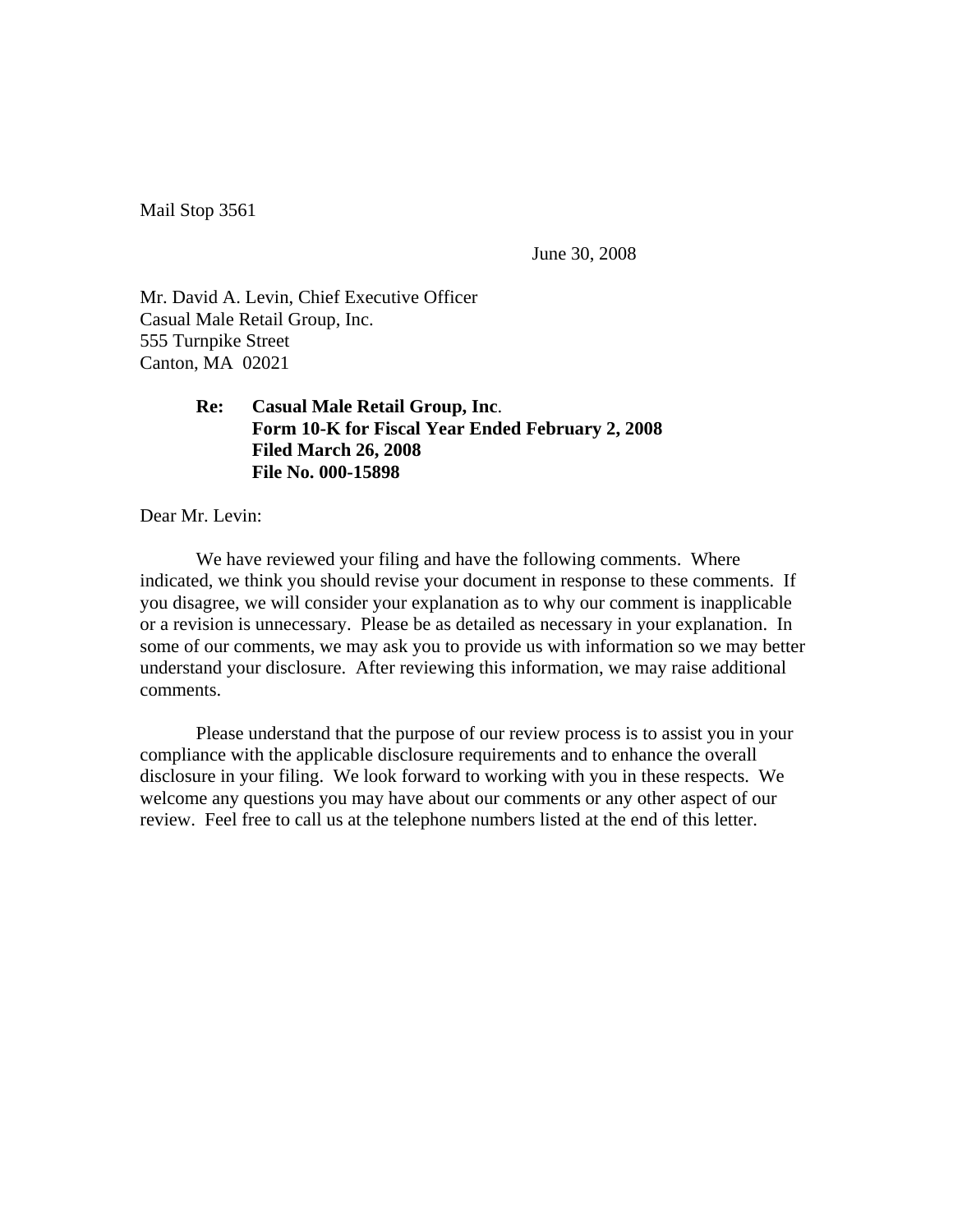David A. Levin Casual Male Retail Group, Inc. June 30, 2008 Page 2

 $10-K$ 

Item 8. Financial Statements and Supplementary Data

Notes to Consolidated Financial Statements

Note A – Summary of Significant Accounting Policies

Inventories, page 50

1. It appears that you recorded an adjustment of approximately \$3.4 million for the correction of an inventory valuation difference that was deemed to be immaterial in prior periods. Tell us how you evaluated the materiality of this error considering SAB 108 and other guidance as applicable.

As appropriate, please amend your filing and respond to these comments within 10 business days or tell us when you will provide us with a response. You may wish to provide us with marked copies of the amendment to expedite our review. Please furnish a cover letter with your amendment that keys your responses to our comments and provides any requested information. Detailed cover letters greatly facilitate our review. Please understand that we may have additional comments after reviewing your amendment and responses to our comments.

We urge all persons who are responsible for the accuracy and adequacy of the disclosure in the filing to be certain that the filing includes all information required under the Securities Exchange Act of 1934 and that they have provided all information investors require for an informed investment decision. Since the company and its management are in possession of all facts relating to a company's disclosure, they are responsible for the accuracy and adequacy of the disclosures they have made.

In connection with responding to our comments, please provide, in writing, a statement from the company acknowledging that:

- the company is responsible for the adequacy and accuracy of the disclosure in the filing;
- staff comments or changes to disclosure in response to staff comments do not foreclose the Commission from taking any action with respect to the filing; and
- the company may not assert staff comments as a defense in any proceeding initiated by the Commission or any person under the federal securities laws of the United States.